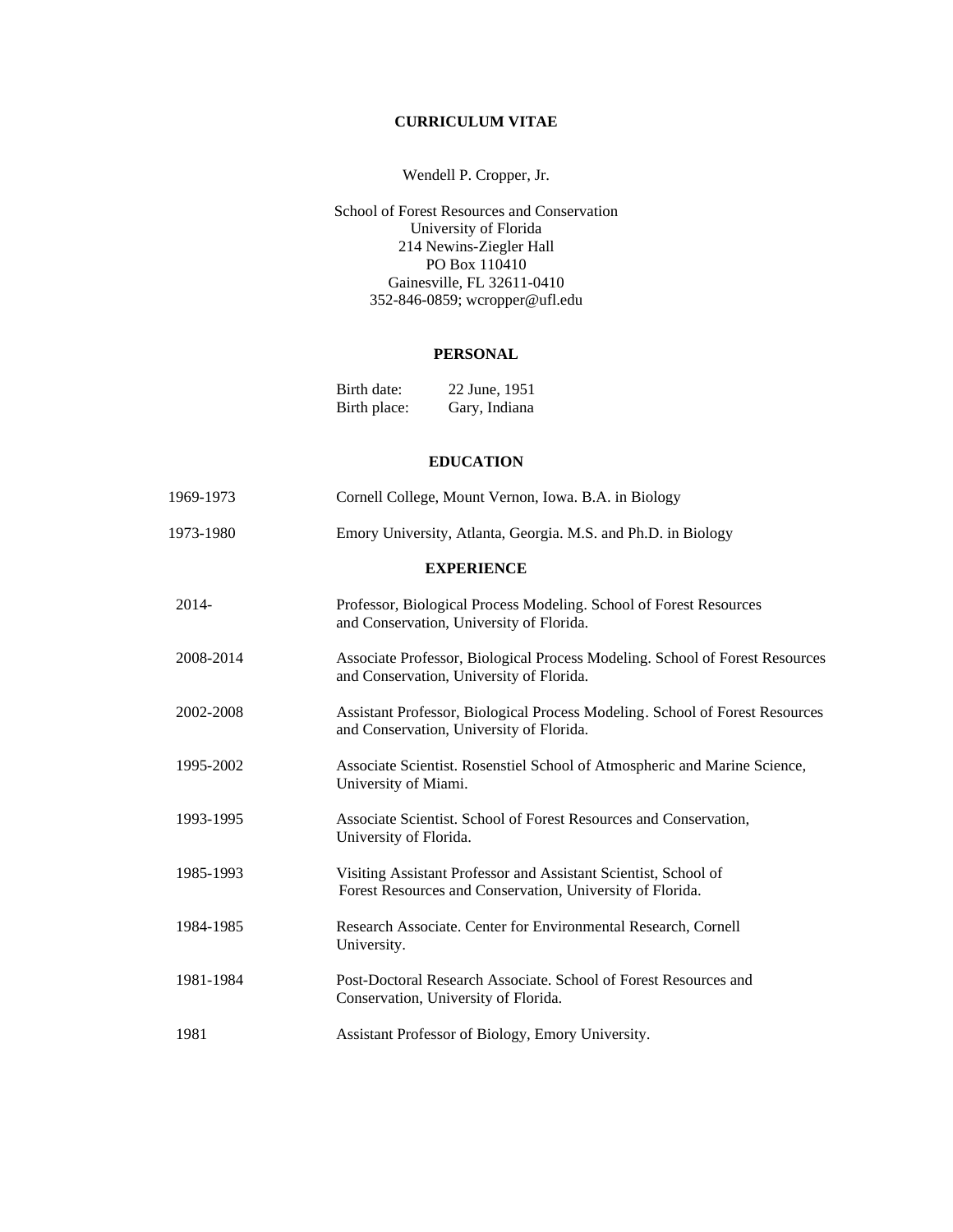#### **PROFESSIONAL AND HONORARY SOCIETIES**

American Institute of Biological Sciences

Beta Beta Beta Biological Honorary Society

Ecological Society of America

Society of American Foresters

International Society for Ecological Modelling

Sigma Xi

Association of Southeastern Biologists

Association for Tropical Biology and Conservation

#### **ADDITIONAL PROFESSIONAL ACTIVITIES**

Director of the Institute of Food and Agricultural Sciences Statistical Consulting 2014-

Member of the NSF Doctoral Dissertation Improvement Grant Panel. Feb. 2006. Primary reviewer of 15 proposals.

Participated in the Technical Assistance Visit for the USDA Forest Service Southern Research Station; Biological Foundations of Southern Productivity and Sustainability Research Work Unit. Feb., 2006.

Member of the Advisory Board for the National Institute for Global Environmental Change Southeast Regional Center.

Member of scientific research proposal review panels: USDA NRI Ecosystems, NIGEC/DOE (3 times), EPA EMAP.

Ad hoc proposal reviews for NSF, USDA Forest Service, Natural Environment Research Council (UK), EPA, USDA NRI, American Philosophical Society.

Manuscript reviews for Canadian Journal of Forest Research, EPA, DOE, USDA Forest Service, Forest Science, Soil Sci. Soc. Amer. J, .Journal of Environmental Quality, Wetlands Ecology and Management, Forest Ecology and Management, Biomass and Bioenergy, Ecology, Natural resource Modeling, Ecological Modeling, Journal of Theoretical Biology, Florida Scientist, Proceedings of the Louisiana Academy of Sciences, Journal of Forest Research, Estuaries, Urban Ecosystems, Agricultural and Forest Meteorology, Ecological Letters, Journal of Geophysical Research.

Served on organizing committees for scientific meetings:

Environmental constraints on the structure and productivity of pine forest ecosystems: a comparative analysis, Gainesville, Fl. (NSF); Accurate predictions of southern pines via process models, Asheville, NC (USDA F.S.)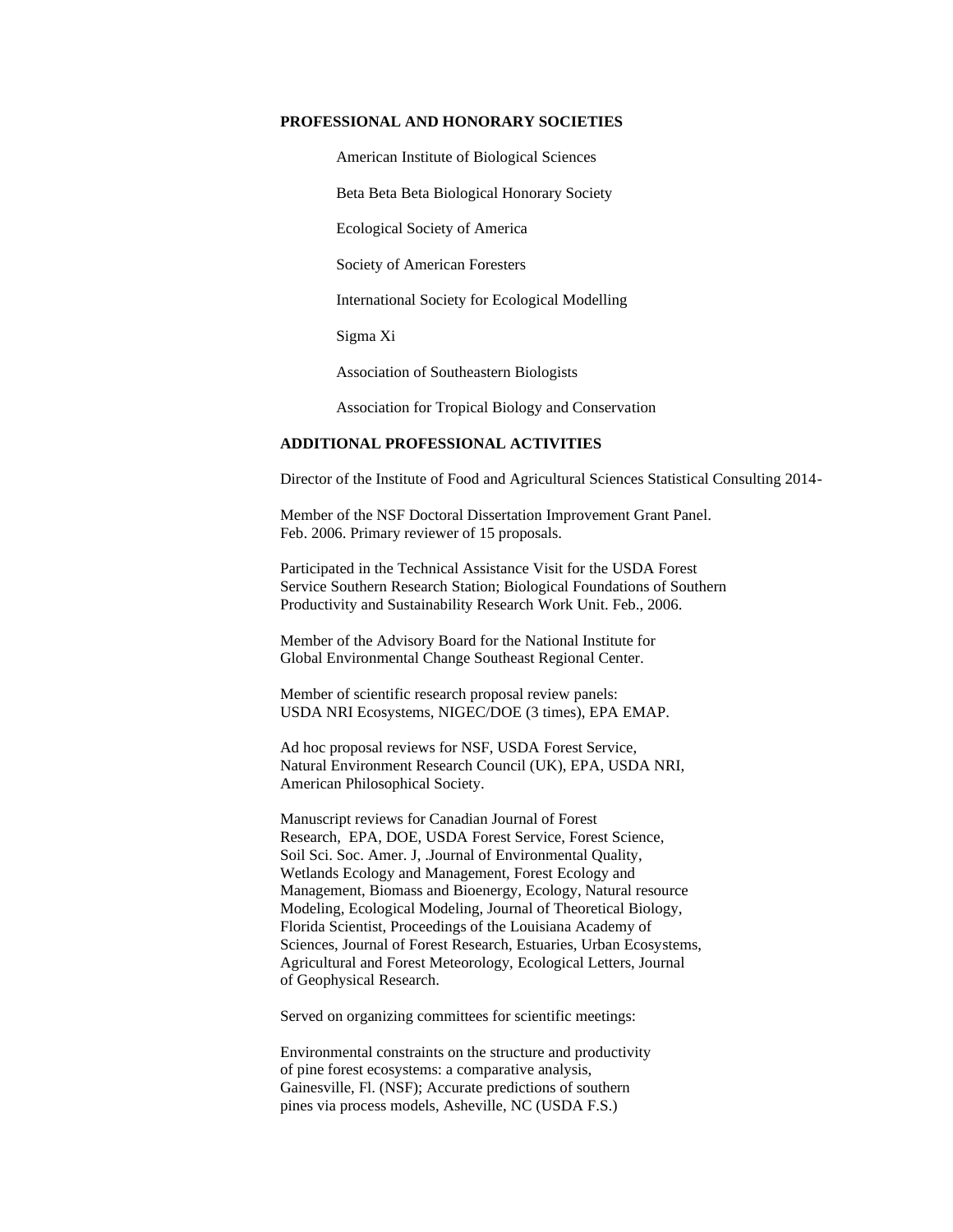#### **COURSES TAUGHT**

Environmental Science (non-major undergraduate class), Emory University.

Forests for the Future (non-major undergraduate), University of Florida

Forest Ecology (undergraduate), University of Florida.

Simulation Analysis of Forest Ecosystems (graduate), University of Florida.

Research Planning (graduate), University of Florida.

Advanced Forest Ecology (graduate), University of Florida.

Fire Modeling (graduate), University of Florida.

Advanced Fire Ecology (graduate), University of Florida.

Analysis of Forest Ecosystems (graduate; online). University of Florida

Honors Colloquium (undergraduate), University of Florida.

Simulation modeling section of undergraduate Quantitative Methods course, University of Florida.

### **GRADUATE STUDENTS (MAJOR ADVISOR)**

Douglas Shoemaker (M.S. 2005, SFRC, UF) Louise Loudermilk (M.S. 2006, SFRC, UF) Jennifer Holm (M.S., 2007, SNRE, UF) Louise Loudermilk (Ph.D., 2010, SNRE, UF) Helen Claudio (M.S., 2013, SNRE, UF) Sebastian Palmas (M.S., 2013, SFRC, UF) Brenda Thomas(M.F.R.C., 2013, SFRC) Martin Jacob (M.S., 2015, SFRC, UF) Davut Atar (M.S., SFRC, 2016, UF) Todd Bertwell (M.S., SFRC, 2016, UF) Mohamad Rois Ridlo (M.S., SFRC, UF) Yudaputra Angga (M.S., SFRC, UF)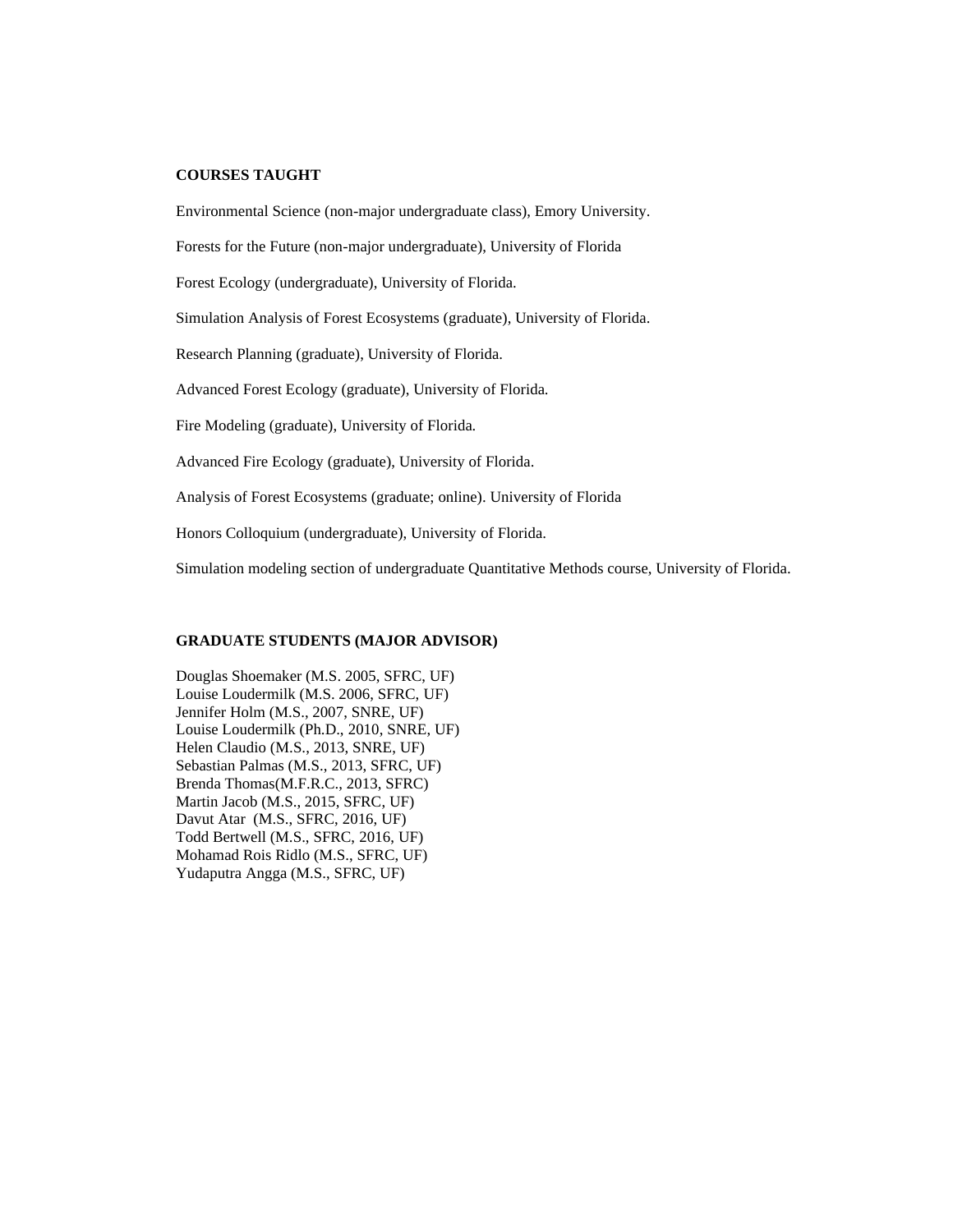#### **INVITED LECTURES**

The longleaf paradigm. 99th Ecological Society of America Annual Meeting August 2014)

Longleaf pine and global change: How should models be used? The 38<sup>th</sup> Natural Areas Conference. Tallahassee FL, Nov. 2011

Carbon sequestration in longleaf pine ecosystems: current status of knowledge and information needs. The Center for Longleaf Pine Ecosystems at Auburn University and the Fish and Wildlife Service Joint Ventures Program. Auburn, Alabama, Feb. 2010.

The Energy Working Group of the Florida Century Commission's Cooperative Conservation Blueprint Initiative, "Carbon sequestration in forests". July 2008, Orlando, FL

Wedgworth Leadership Institute for Agriculture and Natural Resources, "Global Climate Change". Gainesville, FL July 2008

The Southern Forest Research Partnership Carbon Workshop, " The roles of simulation modeling in forest carbon research and management ". May 2006, Asheville NC

U.S. Army Corps of Engineers workshop on Modeling Sediment Re-suspension, Water Quality, and Aquatic Vegetation, New Orleans, June, 1997.

Mangrove system modeling workshop, Florida Bay Program Management Committee, West Palm Beach, Florida, May 1996.

Integrated Modeling Program meeting, Southern Global Change Program, Oak Ridge, Tenn., Sept. 1995.

Ecosystems of Florida Symposium, Gainesville, May, 1995.

Joseph W. Jones Ecological Research Center, Ichauway, Georgia, Oct., 1993.

Royal Forestry Commission, Farnham, England, Aug. 1992.

International Congress of Ecology, Yokohama, Japan, Aug., 1990.

SFRC-SAF spring symposium, Gainesville, April, 1990.

Cornell National Supercomputer Facility Workshop on global model development, Ithaca, NY, Jan., 1989.

Our Changing Global Environment, New York, NY, Feb., 1989.

PAN-EARTH workshop, Beijing, China, Aug., 1988.

SCOPE scientific symposium on stress ecology, Bangkok, Thailand, Feb., 1987.

 Joint SCOPE-UN conference on the environmental consequences of nuclear war. Geneva, Switzerland, Nov., 1987.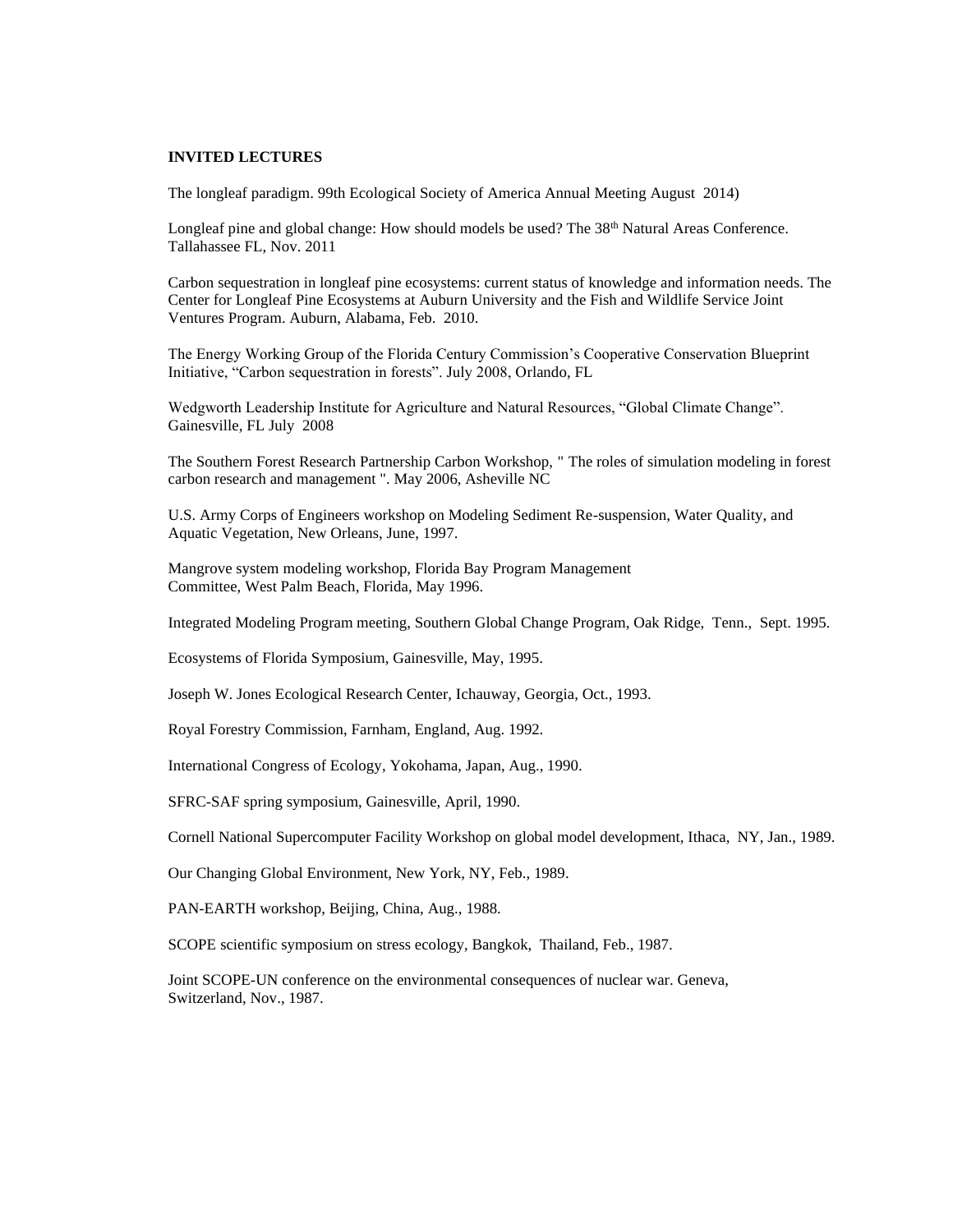#### **RESEARCH INTERESTS**

Mathematical modeling and simulation of ecosystem processes. Forest ecology, ecology of coastal communities, population biology. Productivity, below-ground dynamics, and nutrient dynamics of ecosystems.

## **GRANTS (P.I. OR CO-P.I.)**

Coupling carbon, water, and nutrient cycles for a forested ecosystem. NSF, 3/1/86 to 2/8/89, \$899,753.

Modeling carbon dynamics of slash pine plantations in response to climate change. EPA, 1/90 to 9/30/92, \$28,000/yr.

Estimating the effects of global climate change on the carbon flux of loblolly pine forests (sub-contract from to Univ, of Georgia to W. Cropper). USDA, 3/1/92 to 1995, \$30,000/yr.

Assessing climate change effects: Sensitivity analyses of ecological and agricultural models. EPA, 10/1/91 to 9/30/93, \$22,000/yr.

Exchanges of energy and radiatively active gases between slash pine and cypress ecosystems and the atmosphere in the southeastern U.S. DOE, 7/1/94 to present, \$97,000/yr.

Integrated Modeling System for the Southern Global Change Program: SPM modeling, 9/95 to 9/98, \$16,111/yr.

Dynamic simulation model of resource availability and plant response for longleaf pine wiregrass communities across complex environmental gradients. Joseph W. Jones Ecological Research Center, 10/96-10/97, \$21,293

Human-Environment linkages in the south Florida coastal ecosystem: Effects of natural and anthropogenic stressors. NOAA Coastal Ocean Program, 4/97-5/97, \$1.4 million.

Collaborative research: controls on the isotopic composition of fixed  $CO<sub>2</sub>$  NSF, 2004-2007, \$138,612

Dynamics of carbon, water and energy fluxes for pine ecosystems in Florida: Recovery from perturbation and variation across the landscape. DOE/NIGEC, 2004-2006, \$398,654

Reducing carbon uncertainties in pine forests in the southeastern U.S. Coastal Plain. DOE/NICCR, 2006-2009, \$374, 999

Carbon sequestration scoping project analysis. Florida Forestry Association, 2007, \$6,000

Virtual learning forests: developing collaborative opportunities in virtual world environments for undergraduate natural resource students. USDA, 2009-2011, \$138,099

Developing decision support tools for ecological forestry and carbon management. DOD/SERDP, 2010-2015, \$808,180

Integrating research, education and extension for enhancing Southern pine climate change mitigation and adaptation. USDA/NIFA, 2011-2016, \$4,000,000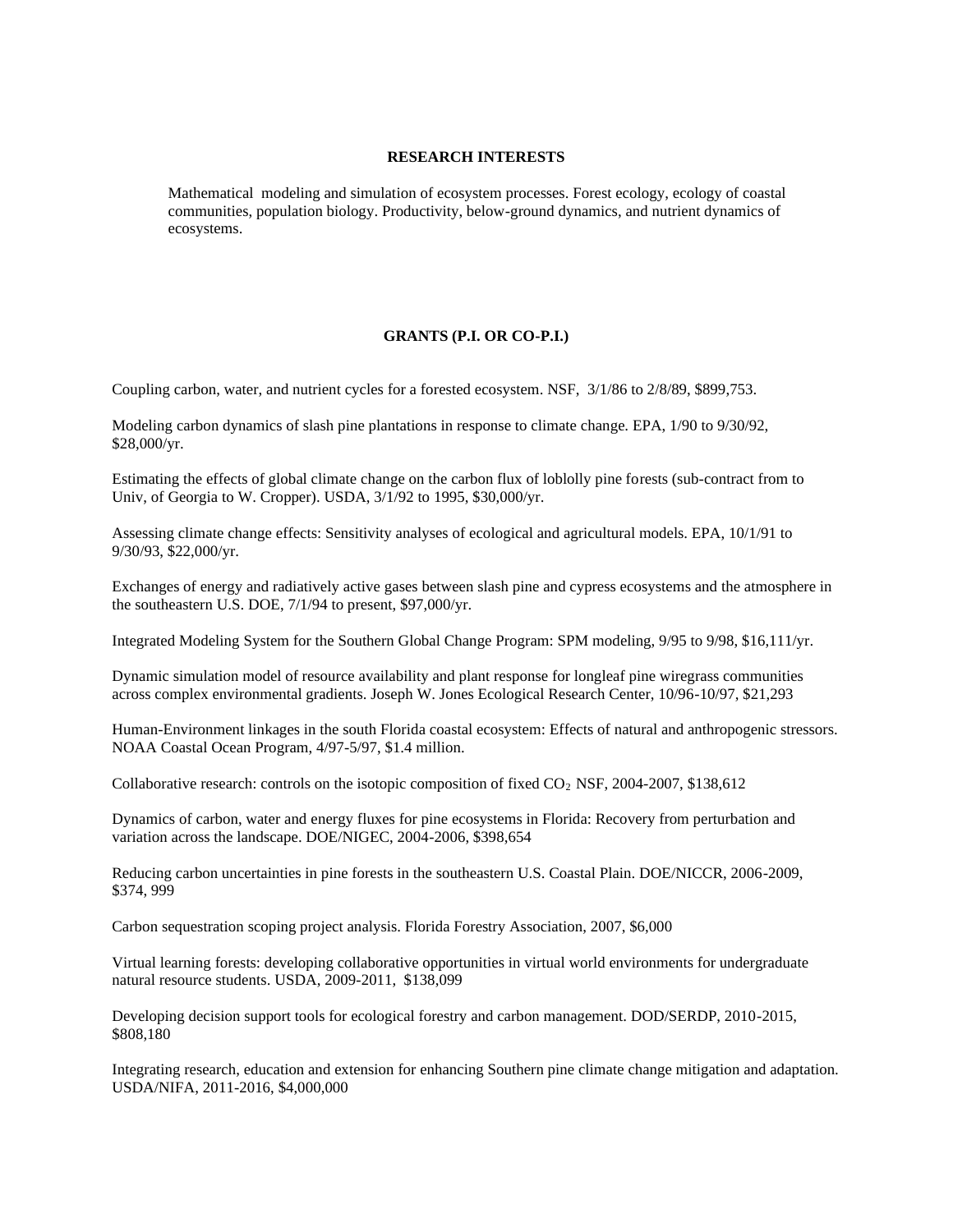#### **PUBLICATIONS Researcher ID: E-5952-2010 (http://www.researcherid.com) ORCID http://orcid.org/0000-0001-7851-7382**

- Harwell, M.A., W.P. Cropper, Jr., and H.L. Ragsdale. 1977. Nutrient recycling and stability: A reevaluation. *Ecology* 58:660-666. doi: 10.2307/1939016
- Sophianopoulos, J.A., S.J. Durham, A.J. Sophianopoulos, H.L. Ragsdale, and W.P. Cropper, Jr. 1978. Ultrafiltration is theoretically equivalent to equilibrium dialysis but much simpler to carry out. *Arch. Biochem. Biophys.* 187:132-137. doi:10.1016/0003-9861(78)90015-2
- Harwell, M.A., W.P. Cropper, Jr., and H.L. Ragsdale. 1981. Analyses of transient characteristics of a nutrient cycling model. *Ecological Modelling* 12:105-131. doi:10.1016/0304-3800(81)90027-2
- Cropper, W.P., Jr., and K.C. Ewel. 1983. Computer simulation of long-term carbon storage patterns in Florida slash pine plantations. *Forest Ecology and Management* 6:101-114. doi:10.1016/0378-1127(83)90015-4
- Cropper, W.P., Jr., and K.C. Ewel. 1984. Carbon storage patterns in douglas-fir ecosystems. *Canadian Journal of Forest Research* 14:855-859. doi:10.1139/x84-152
- Gholz, H.L., K.C. Ewel, W.P. Cropper, Jr., and L.C. Hendry. 1984. Productivity above- and below-ground in plantations of slash pine (*Pinus elliottii*) in northern Florida, U.S.A.- A preliminary synthesis. IUFRO symposium on site and productivity of fast growing plantations. pp. 729-740.
- Cropper, Jr., W.P., K.C. Ewel, and J. Raich. 1985. The measurement of soil CO<sup>2</sup> evolution *in situ*. *Pedobiologia* 28:35-40.
- Gholz, H.L., C.S. Perry, W.P. Cropper, Jr., and L.C. Hendry. 1985. Litterfall, decomposition and N and P immobilization in a chronosequence of slash pine (*Pinus elliottii*) plantations. *Forest Science* 31:463-478. http://www.ingentaconnect.com/content/saf/fs/1985/00000031/00000002/art00027
- Cropper, Jr., W.P. and M.A. Harwell. 1985. Food availability after nuclear war. pp. 359-426 In: M.A. Harwell and T.C. Hutchinson (Eds.). The environmental consequences of nuclear war. Vol. II. Ecological, agricultural and human effects. John Wiley and Sons, Chicester, England. 523 pp.
- Harwell, M.A. and W.P. Cropper, Jr. 1985. Potential effects of nuclear war on agricultural productivity. pp. 271-358 In: M.A. Harwell and T.C. Hutchinson (Eds.). The environmental consequences of nuclear war. Vol. II. Ecological, agricultural and human effects. John Wiley and Sons, Chicester, England. 523 pp.
- Harwell, M.A., T.C. Hutchinson, W.P. Cropper, Jr. and C.C. Harwell. 1985. Vulnerability of ecological systems to climatic effects of nuclear war. pp. 81-172 In: M.A. Harwell and T.C. Hutchinson (Eds.). The environmental consequences of nuclear war. Vol. II. Ecological, agricultural and human effects. John Wiley and Sons, Chicester, England. 523 pp.
- Hutchinson, T.C., W.P. Cropper, Jr., and H.D. Grover. 1985. Ecological principles relevant to nuclear war. pp. 3-80 In: M.A. Harwell and T.C. Hutchinson (Eds.). The environmental consequences of nuclear war. Vol. II. Ecological, agricultural and human effects. John Wiley and Sons, Chicester, England. 523 pp.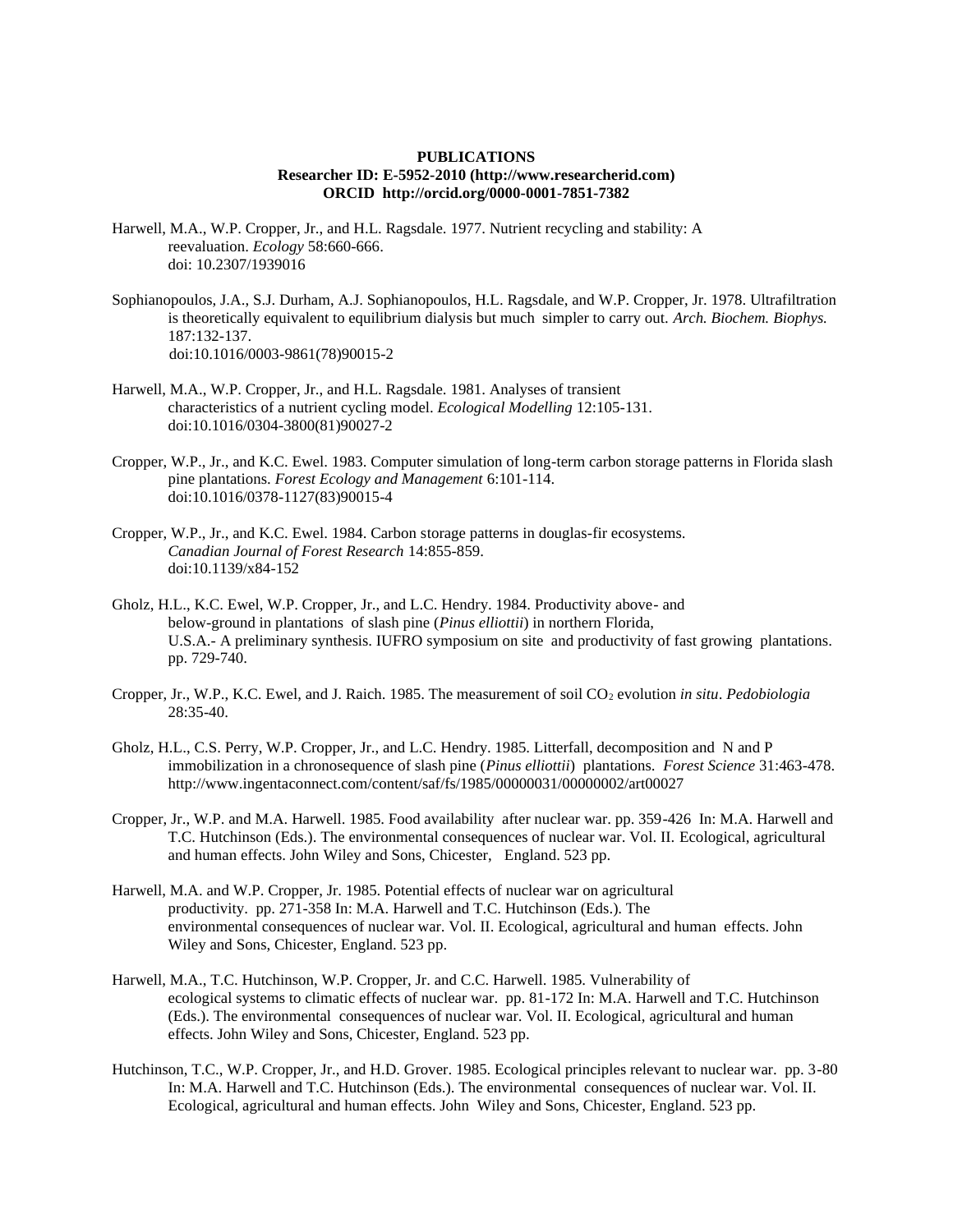- Hutchinson, T.C., M.A. Harwell, W.P. Cropper, Jr., and H.D. Grover. 1985. Additional potential effects of nuclear war on ecological systems. pp. 173-270 In: M.A. Harwell and T.C. Hutchinson (Eds.). The environmental consequences of nuclear war. Vol. II. Ecological, agricultural and human effects. John Wiley and Sons, Chicester, England. 523 pp.
- Gholz, H.L., L.C. Hendry, and W.P. Cropper, Jr. 1986. Organic matter dynamics of fine roots in plantations of slash pine (*Pinus elliottii*) in north Florida. *Canadian Journal of Forest Research* 16:529-538. doi:10.1139/x86-093
- Cropper, Jr., W.P. and K.C. Ewel. 1987. A regional carbon storage simulation for large-scale biomass plantations. *Ecological Modelling* 36:171-180. doi:10.1016/0304-3800(87)90066-4
- Ewel, K.C., W.P. Cropper, Jr., and H.L. Gholz. 1987. Soil CO<sup>2</sup> evolution in Florida slash pine plantations. I. Changes through time. *Canadian Journal of Forest Research* 17:325-329. doi:10.1139/x87-054
- Ewel, K.C., W.P. Cropper, Jr., and H.L. Gholz. 1987. Soil  $CO<sub>2</sub>$  evolution in Florida slash pine plantations. II. Importance of root respiration. *Canadian Journal of Forest Research* 17:330-333. doi:10.1139/x87-055
- Ackerman, T.P. and W.P. Cropper, Jr. 1988. On scaling global climate projections to local biological assessments. *Environment* 30(5):31-34.
- Cropper, Jr., W.P. 1988. Labile carbon dynamics in a Florida slash pine plantation. pp. 278-284. In: A.R. Ek, S.R. Shifley, and T.E. Burk (Eds.) Forest growth modelling and prediction. Proceedings of the IUFRO conference, August 1987, Minneapolis Minnesota. USDA Forest Service North Central Forest Experiment Station General Technical Report NC-120.
- Cropper, Jr., W.P. and H.L. Gholz. 1990. Modelling the labile carbon dynamics of a Florida slash pine plantation. *Silva Carelica* 15:121-130.
- Gholz, H.L., S.A. Vogel, W.P. Cropper, Jr., K. McKelvey, K.C. Ewel, R.O. Teskey and P.J. Curran. 1991. Dynamics of canopy structure and light interception in *Pinus elliottii* stands of north Florida. *Ecological Monographs* 61:33-51. doi: 10.2307/1939016; http://www.jstor.org/stable/1942998
- Cropper, Jr., W.P. and H.L. Gholz. 1991. *In situ* needle and fine root respiration in mature slash pine trees. *Canadian Journal of Forest Research* 21:1589-1595. doi:10.1139/x91-221
- Gholz, H.L. and W.P. Cropper, Jr. 1991. Carbohydrate dynamics in mature *Pinus elliottii* var *elliottii* trees. *Canadian Journal of Forest Research* 21:1742-1747. doi:10.1139/x91-240
- Harris, L.D. and W.P. Cropper, Jr. 1992. Between the devil and the deep blue sea: Implications of climate change for wildlife in Florida. pp. 309-324 In: R. L. Peters and T.E. Lovejoy (eds.) Global warming and biological diversity. Yale Univ. Press, New Haven. 386 pp.
- Cropper, Jr., W.P. and H.L. Gholz. 1993. Simulation of the carbon dynamics of a Florida slash pine plantation. *Ecological Modelling* 66:231-249. doi:10.1016/0304-3800(93)90115-9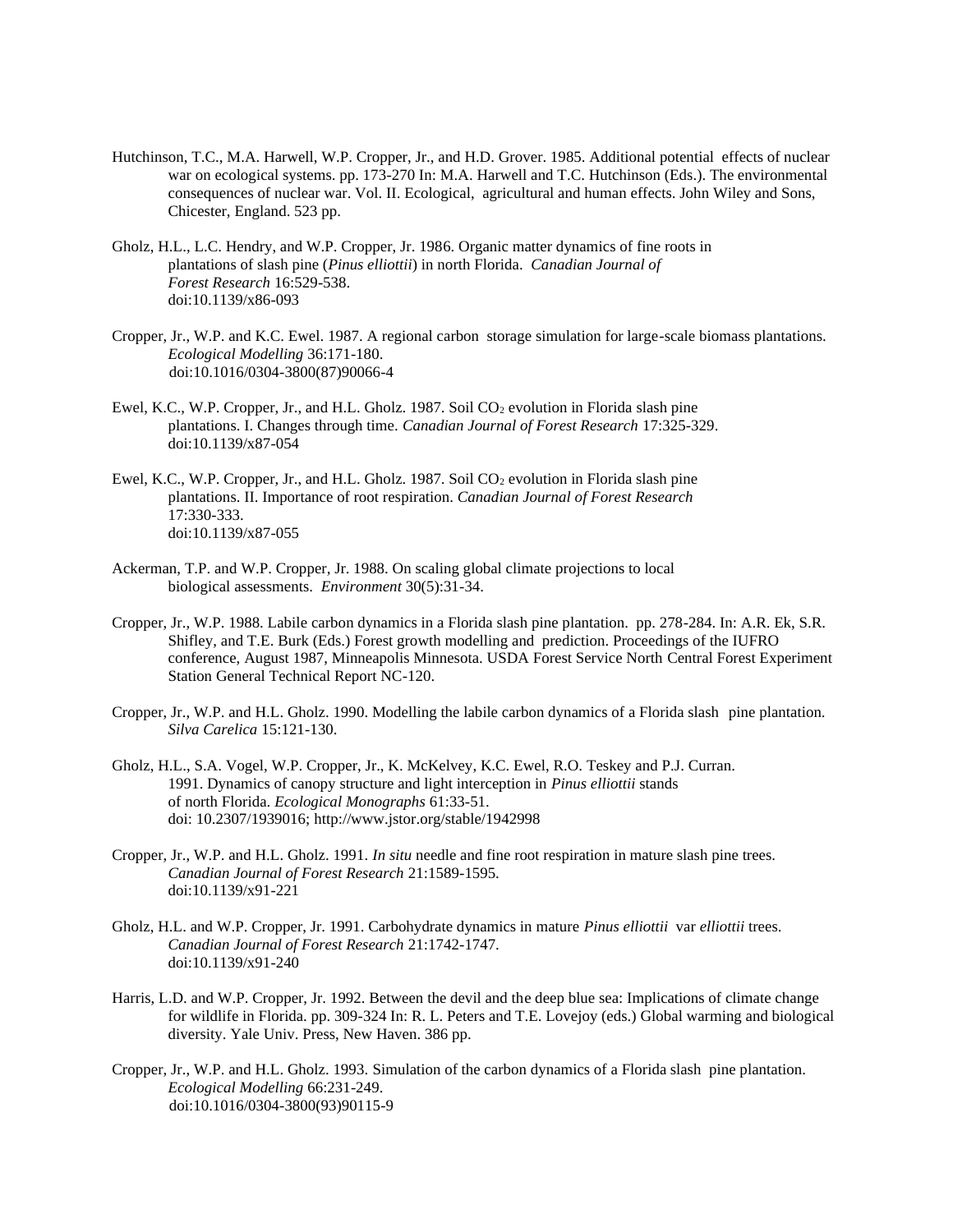- Cropper, Jr., W.P. and H.L. Gholz. 1993. Constructing a seasonal carbon balance for a forest ecosystem. *Climate Research* 3:7-12. http://www.int-res.com/abstracts/cr/v03/n1-2/
- Teskey, R.O., H.L. Gholz and W.P. Cropper, Jr. 1994. Influence of climate and nutrient availability on net photosynthesis of mature slash pine. *Tree Physiology* 14:1215-1227. doi:10.1093/treephys/14.11.1215
- Cropper, Jr., W.P. and H.L. Gholz. 1994. Evaluating potential response mechanisms of a forest stand to fertilization and night temperature: A case study using *Pinus elliottii*. *Ecological Bulletins*, (Copenhagen) 43:154-160. http://www.jstor.org/stable/20113138
- Ryan, M.G., S.T. Gower, R.M. Hubbard, R.H. Waring, H.L. Gholz, W.P. Cropper, Jr., and S.W. Running. 1995. Stem maintenance respiration of conifer stands in contrasting climate. *Oecologia* 101:133-140. http://www.jstor.org/stable/4220865
- Luckyanov, N.K., W.P. Cropper, Jr., and M.A. Harwell. 1995. State analyses of ecological models: Model reaction to parameter change. *Ecological Modelling* 82:99-104. doi:10.1016/0304-3800(94)00077-U
- Cropper, Jr., W.P. 1996. Ecosystem responses to elevated CO2. (Book review). *Ecology* 77:1956. http://www.jstor.org/stable/2265803
- Weinstein, D.A., W.P. Cropper, Jr., and S.G. McNulty. 1998. Summary of modeling predictions of the effects of climate change on forest stand productivity in the southeastern U.S. pp. 479-500 In: S. Fox and R.A. Mickler (eds.). The productivity and sustainability of southern forest ecosystems in a changing environment. Springer-Verlag, New York.
- Cropper, Jr. W.P. 1998. Modeling the potential sensitivity of slash pine stem growth to increasing temperature and carbon dioxide. pp. 353-366 In: S. Fox and R.A. Mickler (eds.). The productivity and sustainability of southern forest ecosystems in a changing environment. Springer-Verlag, New York.
- Cropper, Jr. W.P., K. Peterson, and R.O. Teskey. 1998. MAESTRO simulations of the response of loblolly pine to elevated temperatures and carbon dioxide. pp. 327-339 In: S. Fox and R.A. Mickler (eds.). The productivity and sustainability of southern forest ecosystems in a changing environment. Springer-Verlag, New York.
- Cropper, Jr. W.P. and D. DiResta. 1999. Simulation of a Biscayne Bay, Florida commercial sponge population: Effects of harvesting following Hurricane Andrew. *Ecological Modelling* 118:1-15. doi:10.1016/S0304-3800(99)00039-3
- Gholz, H.L., D.N. Guerin, and W.P. Cropper, Jr. 1999. Phenology and productivity of saw palmetto (*Serenoa repens*) in a north Florida slash pine plantation. *Canadian Journal of Forest Research* 29:1248-1253. doi:10.1139/cjfr-29-8-1248
- Luxmoore, R.J., W.W. Hargrove, M.L. Tharp, W. M. Post, M.W. Berry, K.S. Minser, W.P. Cropper, Jr., D.W. Johnson, B. Zeide, R. L. Amateis, H.E. Burkhart, V. Clark Baldwin, Jr., K.D. Peterson, S. Fox, S.G. McNulty, and R.A. Mickler. 2000. Signal-transfer modeling for regional assessment of forest responses to environmental and land-use changes in the southern United States. *Environmental Modeling and Assessment* 5:125-137. doi:10.1023/A:1019005510316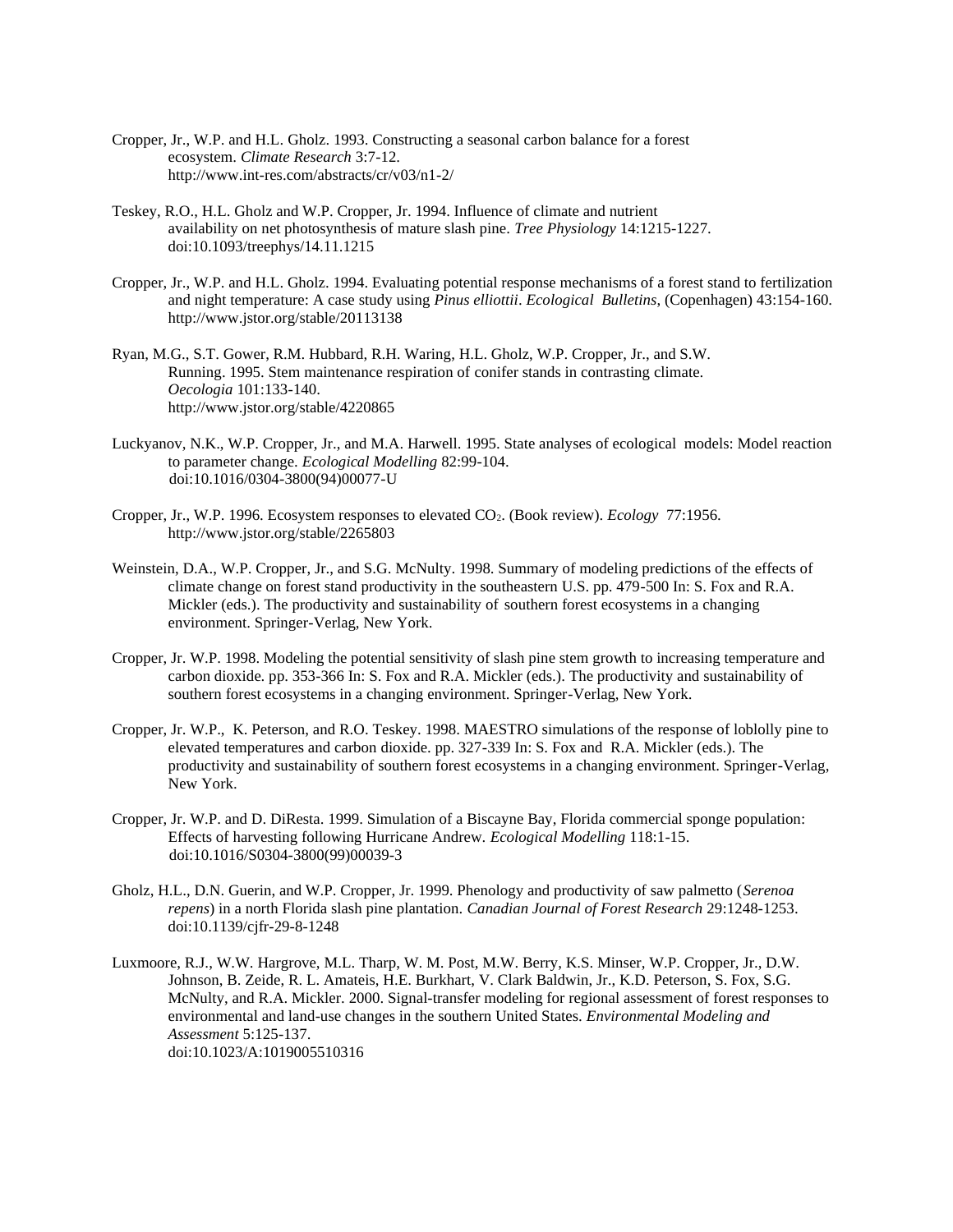- McGrath, D.A., M.L. Duryea, N.B. Comerford, W.P. Cropper. 2000. Nitrogen and Phosphous cycling in an Amazonian agroforest eight years following forest conversion. *Ecological Applications* 10:1633-1647. doi: 10.1890/1051-0761(2000)010[1633:NAPCIA]2.0.CO;2 http://www.jstor.org/stable/2641228
- Cropper, W.P., Jr. 2000. SPM2: A simulation model for slash pine (*Pinus elliottii*) forests. *Forest Ecology and Management* 126:201-212. doi:10.1016/S0378-1127(99)00086-9
- Pinard, M.A. and W.P. Cropper, Jr. 2000. A simulation model of carbon dynamics following logging of dipterocarp forest. *Journal of Applied Ecology* 37:267-283. doi: 10.1046/j.1365-2664.2000.00488.x
- Clark, K.L., W. P. Cropper, Jr., and H.L. Gholz. 2001. Evaluation of modeled carbon fluxes for a slash pine ecosystem: SPM2 simulations compared to eddy flux measurements. *Forest Science* 47:52-59. http://www.ingentaconnect.com/content/saf/fs/2001/00000047/00000001/art00006
- Gentile, JH, MA Harwell, WP Cropper, Jr., CC Harwell, D DeAngelis, S Davis, JC Ogden, and D Lirman. 2001. Ecological conceptual models: a framework and case study on ecosystem management for South Florida. *The Science of the Total Environment* 274: 231-253. doi:10.1016/S0048-9697(01)00746-X
- McGrath, D.A., M.L. Duryea, W.P. Cropper. 2001. Soil phosphorus availability and fine root proliferation in Amazonian agroforests six years following forest conversion. *Agriculture, Ecosystems & Environment*. 83:271-284. doi:10.1016/S0167-8809(00)00176-6
- Cropper, W. P. , Jr., D. Lirman, S. C. Tosini, D. DiResta, J. Luo, and J. Wang. 2001. Population dynamics of a commercial sponge in Biscayne Bay, Florida. *Estuarine, Coastal, and Shelf Science* 53:13-23. doi:10.1006/ecss.2001.0787
- Luxmoore, R.J., W.W. Hargrove, M.L. Tharp, W. M. Post, M.W. Berry, K.S. Minser, W.P. Cropper, Jr., D.W. Johnson, B. Zeide, R. L. Amateis, H.E. Burkhart, V. Clark Baldwin, Jr., K.D. Peterson, S. Fox, S.G. McNulty, and R.A. Mickler. 2002. Addressing multi-use issues in sustainable forest management with signal-transfer modeling. *Forest Ecology and Management* 165:295-304. doi:10.1016/S0378-1127(01)00631-4
- Lirman, D. and W.P. Cropper, Jr. 2003. The influence of salinity on seagrass growth, survivorship, and distribution within Biscayne Bay, Florida: field, experimental, and modeling studies. *Estuaries* 26:131-141. http://www.jstor.org/stable/1353198
- Biber, P.D., M.A. Harwell, and W.P. Cropper, Jr. 2004. Modeling the dynamics of three functional groups of macroalgae in tropical seagrass habitats. *Ecological. Modelling* 175:25-54. doi:10.1016/j.ecolmodel.2003.10.003
- Cropper, W.P., Jr. 2004. Forest dynamics and disturbance regimes. Studies from temperate evergreen-deciduous forests. (book review) *Agricultural and Forest Meteorology*. 123:237. doi:10.1016/j.agrformet.2003.12.004
- Irlandi, E.A., B.A. Orlando, and W.P. Cropper, Jr. 2004. Short-term effects of nutrient addition on growth and biomass of *Thalassia testudinum* in Biscayne Bay, FL. *Florida Scientist* 67:18-26.
- Cropper, W.P., Jr. and P.J. Anderson. 2004. Population dynamics of a tropical palm: Use of a genetic algorithm for inverse parameter estimation. *Ecological Modelling* 177:119-127. doi:10.1016/j.ecolmodel.2004.02.003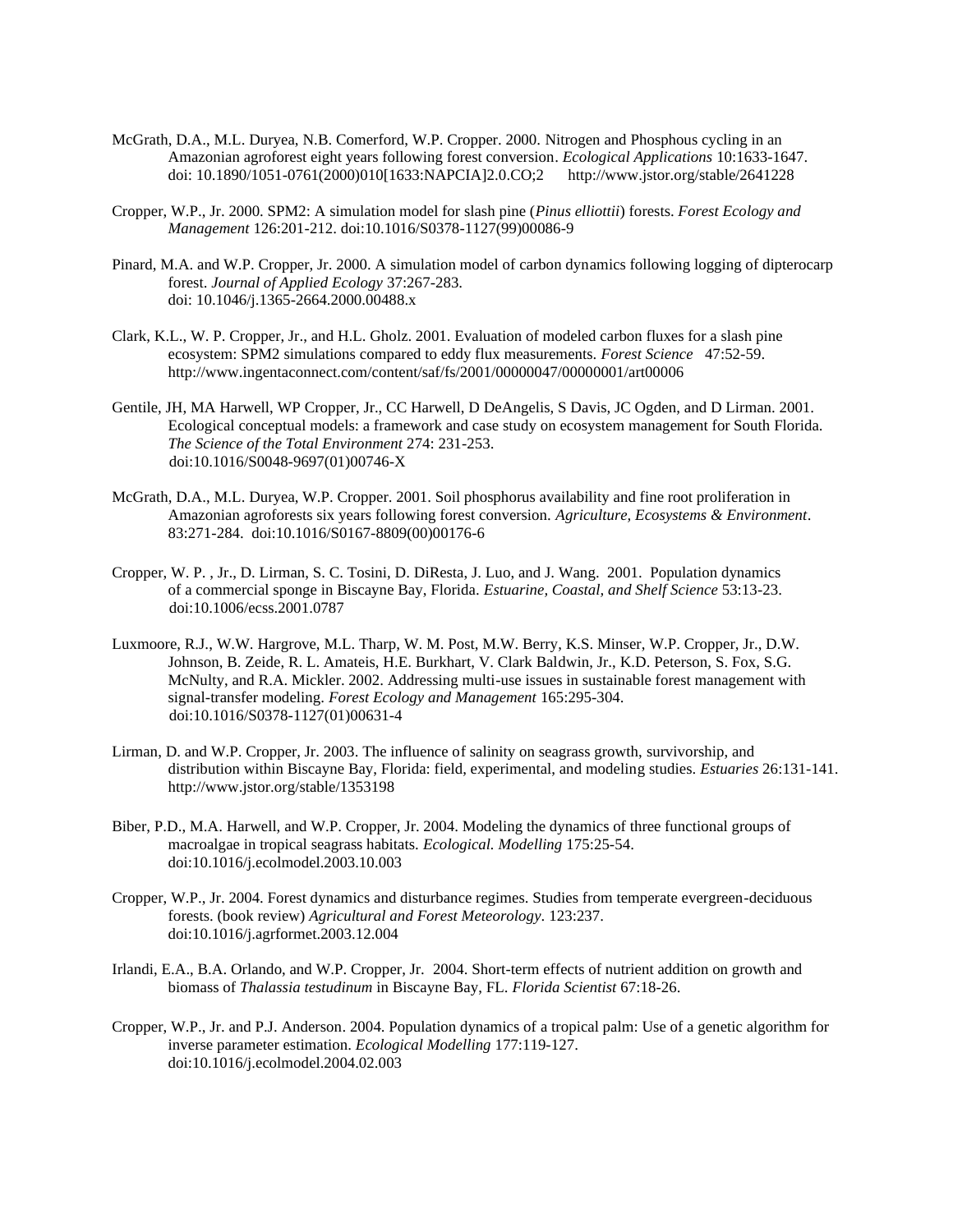- Cropper, W.P., Jr. and N.B. Comerford. 2005. Optimizing simulated fertilizer additions using a genetic algorithm with a nutrient uptake model. *Ecological Modelling* 185:271-281. doi:10.1016/j.ecolmodel.2004.12.010
- Comerford, N.B., W.P. Cropper, Jr., H. Li, P.J. Smethurst, K. Van Rees, E.J. Jokela, H. Adegbidi, and N.F. Barros. 2006. Soil supply and nutrient demand (SSAND): A nutrient uptake model and its application to forest management *Canadian Journal of Soil Science* 86:665-673. doi:10.4141/S05-112
- Comerford, N.B., W. Cropper, P.F. Grierson, Q. Araujo and S. Jose. 2006. Modeling P bioavailability and uptake in agroforestry systems. pp. 303-317 In: Da Gama-Rodrigues et al. (Eds.) Sistemas Agroflorestais. Bases Cientificas para o Desenvolvimento Sustentavel. Sociedade Brasileira de Sistemas Agroflorestais. Universidade estadual do Norte Fluminense Darcy Ribeiro. Campos dos Goytacazes, RJ, Brasil.
- Cropper, W.P., Jr. and E.L. Loudermilk. 2006. The interaction of seedling density-dependence and fire in a matrix population model of longleaf pine (*Pinus palustris*). *Ecological Modelling* 198:487-494. doi:10.1016/j.ecolmodel.2006.05.034
- Loudermilk, E.L., A. Singhania, J. Fernandez, J. Kevin Hiers, J.J. O'Brien, W.P. Cropper, Jr. and K.C. Slatton. 2007. Application of ground-based LIDAR for fine-scaled forest fuel modeling. In: Proceedings of The 2nd Fire Behavior and Fuels Conference. The Fire Environment – Innovations, Management, and Policy; Destin Florida, March, 2007. Rocky Mountain Research Station, U.S. Department of Agriculture, Forest Service Proceedings RMRS-P-46CD. http://www.treesearch.fs.fed.us/pubs/28596
- Loudermilk, E.L. and W.P. Cropper, Jr. 2007. Multi-scale modeling of longleaf pine (*Pinus palustris*). *Canadian Journal of Forest Research* 37:2080-2089. doi:10.1139/X07-070
- Epps, K.Y., N.B. Comerford, J.B. Reeves, III, W.P. Cropper, Jr., Q. R. Araujo. 2007. Chemical diversity Highlighting a species richness and ecosystem function disconnect. *Oikos* 116:1831-1840. doi: 10.1111/j.2007.0030-1299.15853.x
- Valle, D.R., C. Staudhammer, and W.P. Cropper, Jr. 2007. Simulating nontimber forest management in tropical mixed forests. *Journal of Forestry* 105:301-306.
- Shoemaker, D.A. and W.P. Cropper, Jr. 2008. Prediction of leaf Area Index for Southern Pine Plantations From Satellite Imagery Using Regression and Artificial Neural Networks. pp. 139-160 In P. Bettinger, K. Merry, S. Fei, J. Drake, N. Nibblelink and J. Hepinstall (Eds). Proceedings of the 6th Southern Forestry and Natural Resources GIS Conference (2008). http://soforgis.net/2008/presentations/
- Holm, J.A., C.J. Miller, and W.P. Cropper, Jr. 2008. Population dynamics of the dioecious Amazonian palm *Mauritia flexuosa*: Simulation analysis of sustainable harvesting. *Biotropica* 40:550-558. doi: 10.1111/j.1744-7429.2008.00412.x
- Powell, T.L., H.L. Gholz, K.L. Clark, G. Starr, W.P. Cropper, Jr. and T.A. Martin. 2008. Carbon exchange of a naturally-regenerated pine forest in north Florida. *Global Change Biology* 14:2523-2538. doi:10.1111/j.1365-2486.2008.01675.x
- Lee, H., C. Slatton, B. Roth, and W.P. Cropper, Jr.. 2009. Prediction of forest canopy sunlight distribution using airborne lidar data. *International Journal of Remote Sensing* 30:189-207. doi: 10.1080/01431160802261171
- Zamora, D.S., S. Jose, J.W. Jones, and W.P. Cropper, Jr.. 2009. Modeling cotton production in a pecan alleycropping system using CROPGRO. *Agroforestry Systems* 76:423-435. doi:10.1007/s.10457-008.9166.x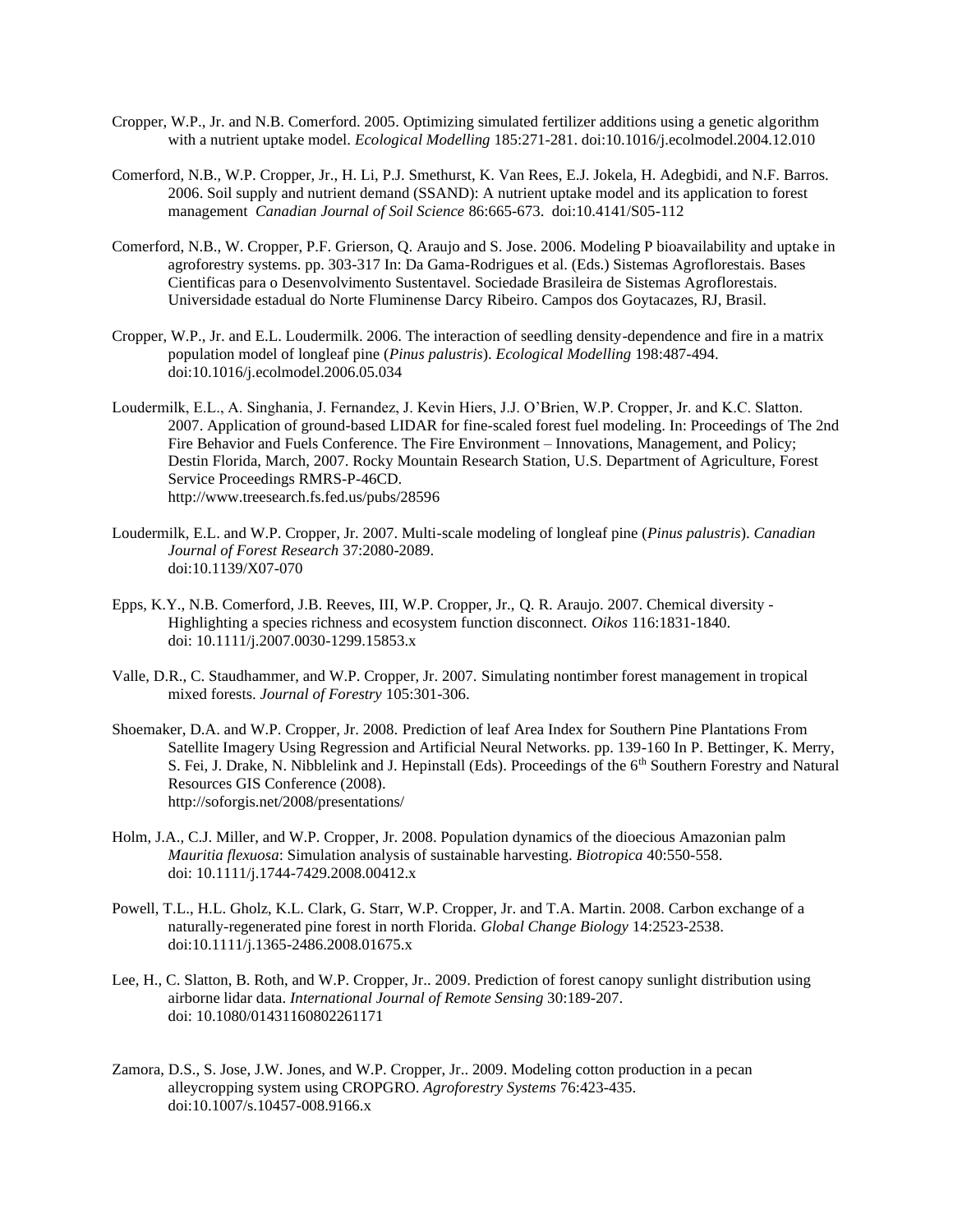- Loudermilk, E.L., J.K. Hiers, J.J. O'Brien, R.J. Mitchell, A. Singania, J.C. Fernandez, W.P. Cropper, Jr., and K.C. Slatton. 2009. Ground-based LIDAR: A novel approach to quantify fine-scale fuelbed. *International Journal of Wildland Fire* 18:676-685. doi: 10.1071/WF07138
- Valle, D., C.L. Staudhammer, W.P. Cropper, Jr. and P. van Gardingen. 2009. The importance of multimodel projections to assess uncertainty in projections from simulation models. *Ecological Applications* 19:1680-1692. doi: 10.1890/08-1579
- Lee, H., C. Slatton, B. Roth, and W.P. Cropper, Jr. 2010. Adaptive clustering of airborne LiDAR data to segment individual tree crowns in managed pine forests. *International Journal of Remote Sensing* 31:117-139. doi: 10.1080/01431160902882561
- Moulton, M.P., W.P. Cropper, Jr., M.L. Avery and L.E. Moulton. 2010. The earliest house sparrow introductions to North America. *Biological Invasions* 12:2955-2958. doi: 10.1007/s10530-010-9692-0
- Jung, Y., H.W. Beck, M. Bannister, W.P. Cropper, Jr. and C. Staudhammer. 2010. Virtual Learning Environment: An application to the longleaf pine ecosystem. ASABE Paper No. 1000001. Proceedings of the 2010 American Society of Agricultural and Biological Engineering Annual International Meeting, Pittsburg, PA; June 20-23, 2010. http://asae.frymulti.com/techpapers.asp?confid=pitt2010
- Shoemaker, D.A. and W.P. Cropper, Jr. 2010. Application of remote sensing, an artificial neural network leaf area model, and a process-based simulation model to estimate carbon storage in Florida slash pine plantations. *Journal of Forestry Research* 21:171-176. doi:10.1007/s11676-010-0027-x
- Gonzalez-Benecke, C.A., T.A. Martin, W.P. Cropper, Jr. and R. Bracho. 2010. Forest Management effects on *in situ* and *ex situ* slash pine forest carbon balance. *Forest Ecology and Management* 260:795-805. doi:10.1016/j.foreco.2010.05.038
- Moulton, M.P., W.P. Cropper, Jr. and M.L. Avery. 2011. A reassessment of the role of propagule pressure in influencing fates of passerine introductions in New Zealand. *Biodiversity and Conservation* 20:607-623. doi:10.1007/s10531-010-9969-8
- Gonzalez-Benecke, C.A., T.A. Martin and W.P. Cropper, Jr. 2011. Whole-tree water relations of co-occuring, mature *Pinus palustris* and P. elliottii. *Canadian Journal of Forest Research* 41:509-523. doi:10.1139/X10-230
- Loudermilk, E.L., W.P. Cropper, Jr., R.J. Mitchell and H. Lee. 2011. Longleaf pine and hardwood dynamics in a fire-maintained ecosystem: A simulation approach. *Ecological Modelling* 222:2733-2750. doi:10.1016/j.ecolmodel.2011.05.004
- Cropper, W.P., Jr., J.A. Holm and C.J. Miller. 2012. Inverse model analysis of a matrix population model using a genetic algorithm. *Ecological Informatics* 7:41-45. doi:10.1016/j.ecoinf.2011.06.002
- Moulton, M.P., W.P. Cropper, Jr., L.E. Moulton, M.L. Avery and D. Peacock. 2012. A reassessment of historical records of avian introductions to Australia: No case for propagule pressure. *Biodiversity and Conservation* 21:155-174. doi:10.1007/s10531-011-0173-2
- Moulton, M.P., W.P. Cropper, Jr., M.L. Avery. 2012. Historical records of passerine introductions to New Zealand fail to support the propagule pressure hypothesis. *Biodiversity and Conservation* 21:297-307.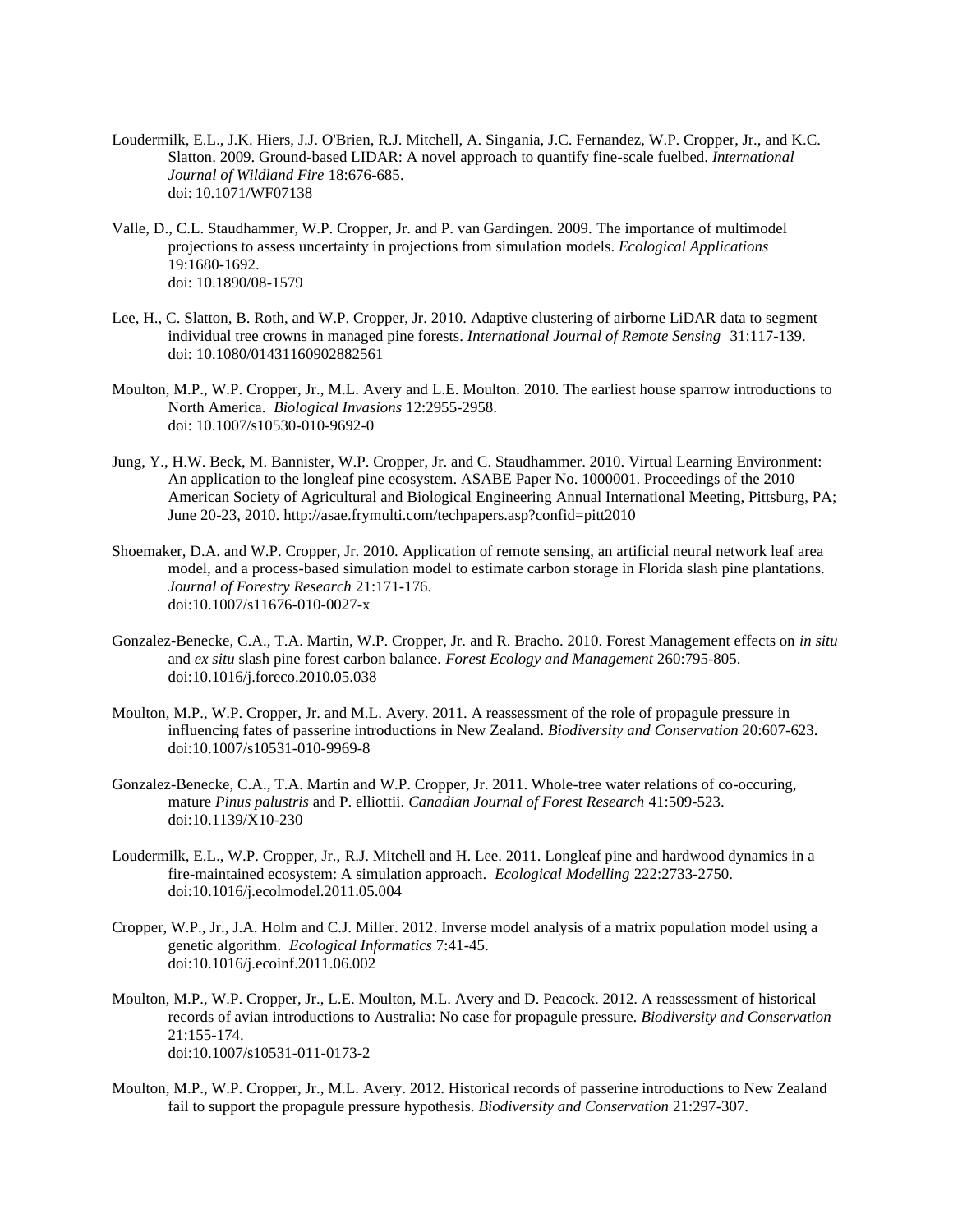doi:10.1007/s10531-011-0165-2

- Bracho, R, G. Starr, H.L. Gholz, T.A. Martin, W.P. Cropper, Jr., and H.W. Loescher. 2012. Controls on carbon dynamics by ecosystem structure and climate for southeastern U.S. pine plantations. *Ecological Monographs* 82:101-128. doi:10.1890/11-0587.1
- Mortazavi, B., M.H. Conte, J.P. Chanton, J.C. Weber, T.A. Martin, and W.P. Cropper, Jr. 2012. Isotopic Variability in the δ13C of Carbon Pools and Fluxes in Southeastern US Pine Forests: Does the δ13C of Respired CO2 Reflect the δ13 C of Organic Carbon Pools? *JGR-Biogeosciences* 117, G02009; doi:10.1029/2011JG001867
- Loudermilk, E.L., J.J. O'Brien, R.J. Mitchell, W.P. Cropper, Jr., J.K. Hiers, S. Grunwald, J.Grego and J. Fernandez. 2012. Linking complex forest fuel structure and fire behavior at fine scales. *International Journal of Wildland Fire* 21:882-893 ; doi:10.1071/WF10116
- Klimas, C.A., W.P. Cropper, Jr., K.A. Kainer and L. H. de Oliveira Wadt. 2012. Viability of combined timber and non-timber harvests for one species: A *Carapa guianensis* case study. *Ecological Modelling* 246:147- 156.; doi:10.1016/j.ecolmodel.2012.07.022
- Gonzalez-Benecke, C.A., S.A. Gezan, D.J. Leduc, T.A. Martin, W.P. Cropper Jr. and L.J. Samuelson. 2012. Modeling survival, yield, volume partitioning and their response to thinning for longleaf pine plantations. *Forests* 3:1104-1132; doi:10.3390/f3041104
- Timilsina, N., F.J. Escobedo, W.P. Cropper, Jr., A. Abd-Elrahman, S. Delphin and S. Lambert. 2013. A framework for mapping carbon hot spots and determining optimal forest structure and management regime characteristics. *Journal of Environmental Management* 114:293-302; doi:10.1016/j.jenvman.2012.10.020
- Moulton, M.P., W.P. Cropper, Jr., and M.L. Avery. 2013. Is propagule size the critical factor in predicting introduction outcomes in passeriform birds. *Biological Invasions* 15:1449-1458; doi:10.1007/s10530-012-0383-x
- Timilsina, N., W.P. Cropper, Jr., F. Escobedo and J. Tucker. 2013. Predicting understory species richness from available forest inventories using regression trees. *Forests* 4:122-136; doi:10.3390/f4010122
- Delphin, S., F. Escobedo, A. Abd-Elrahman, W. Cropper. 2013. Mapping potential carbon and timber losses from hurricanes using a decision tree and ecosystem services driver model. *Environmental Management* 129:599-607[; http://dx.doi.org/10.1016/j.jenvman.2013.08.029](http://dx.doi.org/10.1016/j.jenvman.2013.08.029)
- Vanderwel, M.C., W.P. Cropper, , J.W.Lichstein, F.E Putz. 2013. Developing generalizable forest dynamics models for predicting broad-scale carbon loss and recovery in managed tropical forests. *Carbon Management* 4:575-577; [doi:10.4155/cmt.13.55](http://dx.doi.org/10.4155/cmt.13.55)
- Gonzalez-Benecke, C.A., S.A. Gezan, D.J. Leduc, T.A. Martin, W.P. Cropper Jr. and L.J. Samuelson.2014. Individual tree diameter, height and volume functions for longleaf pine. *Forest Science* 60:43-56; doi:10.5849/forsci.12-074
- Moulton, M.P. and W.P. Cropper, Jr. 2014. Establishment success in introduced passeriforms of New Zealand: Evidence for a Franklin Delano Roosevelt effect. *Biological Invasions* 16:233-237; doi:10.1007/s10530- 013-0499-7
- Gonzalez-Benecke, C.A., W.P. Cropper Jr., S.A. Gezan, L.J. Samuelson, D.J. Leduc and T.A. Martin. 2014. Estimating Pinus palustris tree diameter and stem volume from tree height, crown area and stand-level parameters. *Journal of Forestry Research* 25:43-52; doi:10.1007/s1176-014-0427-4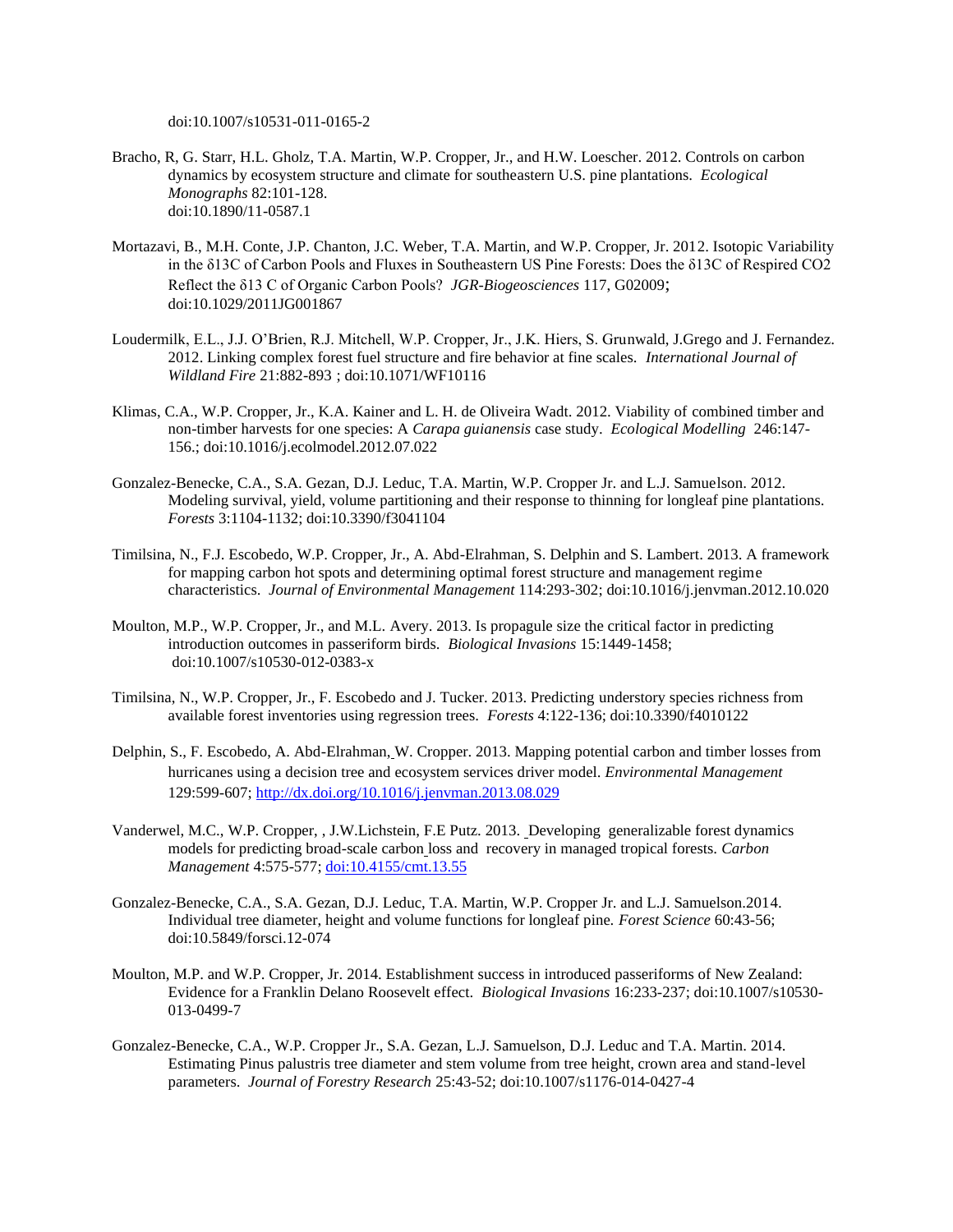- Gama-Rodrigues, A.C, M.V.S. Sales, P.S.D. Silva, N.B. Comerford, W.P. Cropper, E. F. Gama-Rodrigues. 2014. An exploratory analysis of phosphorous transformations in tropical soils using structural equation modeling. *Biogeochemistry* 118:453-469; doi:10.1007/s10533-013-9946-x
- Samuelson, L.J., T.A. Stokes, J.R. Butnor, K.H. Johnson, C.A. Gonzalez-Benecke, P. Anderson, J. Jackson, L. Ferrari**,** T.A. Martin, and W.P. Cropper, Jr. 2014. Ecosystem carbon stocks in pinus palustris Mill. Forests. *Canadian Journal of Forest Research* 44:476-486; doi:10.1139/cjfr-2013-0446
- Gonzalez-Benecke, C.A., E.J. Jokela**,** W.P. Cropper, Jr**.**, R. Bracho and D.J. Leduc. 2014. Parameterization of the 3- PG model for Pinus elliotti stands using alternative methods to estimate fertility rating, biomass partitioning and canopy closure. *Forest Ecology and Management* 327:55-75; doi:10.1016/j.foreco.2014.04.030
- Moulton, M.P. and W.P. Cropper, Jr. 2014. A comparison of success rates of introduced passeriform birds in New Zealand, Australia and the United States. *PeerJ* 2:e509; doi:10.7717/peerj.509
- Sharma, A., K.K. Bohn, S. Jose and W.P. Cropper, Jr. 2014. Converting even-aged plantations to uneven-aged stand conditions: A simulation analysis of silvicultural regimes with slash pine (*Pinus elliottii* Engelm.). *Forest Science* 60:893-906; doi:10.5849/forsci.13-097
- Moulton. M.P., E.S.A. Santos, W.P. Cropper, Jr., and J. Nat. 2014. New records for passerine introductions to the Otago Acclimatisation Region in New Zealand. *Notornis* 61:219-222; http://notornis.osnz.org.nz/node/4291
- Nifong, R.L., M.J. Cohen and W. P. Cropper, Jr. 2014. Homeostasis and nutrient limitation of benthic autotrophs in natural chemostats. *Limnology and Oceanography* 59:2101-2111; doi:10.4319/lo.2014.59.6.2101
- Moulton, M.P. and W.P. Cropper 2015. A comment on the role of propagule pressure in the establishment success of introduced birds. *Oecologia* 177:317-319; doi: 10.1007/s00442-014-3184-3
- Garcia Villacorta, A.M., T.A. Martin, E.J. Jokela, W.P. Cropper, Jr. and S.A. Gezan. 2015. Variation in biomass distribution and nutrient content in loblolly pine (Pinus taeda L.) clones having contrasting crown architecture and growth efficiency. *Forest Ecology and Management* 342: 84-92; doi: 10.1016/j.foreco.2015.01.012
- Gonzalez-Benecke, C., L.J. Samuelson, T.A. Stokes, W.P. Cropper, T.A. Martin, and K.H. Johnsen. 2015. Understory plant biomass dynamics of prescribed burn *Pinus palustris* stands. *Forest Ecology and Management* 344:84-94; doi:10.1016.j.foreco.2015.02.018
- Gonzalez-Benecke, C., L.J. Samuelson, T.A. Martin, W.P. Cropper, K.H. Johnsen, T.A. Stokes, J.R. Butnor and P.H. Anderson 2015. Modeling the effects of forest management on in situ and ex situ longleaf pine forest carbon stocks. *Forest Ecology and Management* 355:24-36; doi:10.1016/j.foreco.2015.02.029
- Sales, M.V.S., A.C. Gama-Rodrigues, N.B. Comerford, W.P. Cropper, W.P., E.F. Gama-Rodrigues and P.H.G. Oliveira 2015. Respecification of structural equation models for the P cycle in tropical soils. *Nutrient Cycling in Agroecosystems* 102:347-358; <http://dx.doi.org/10.1007/s10705-015-9706-5>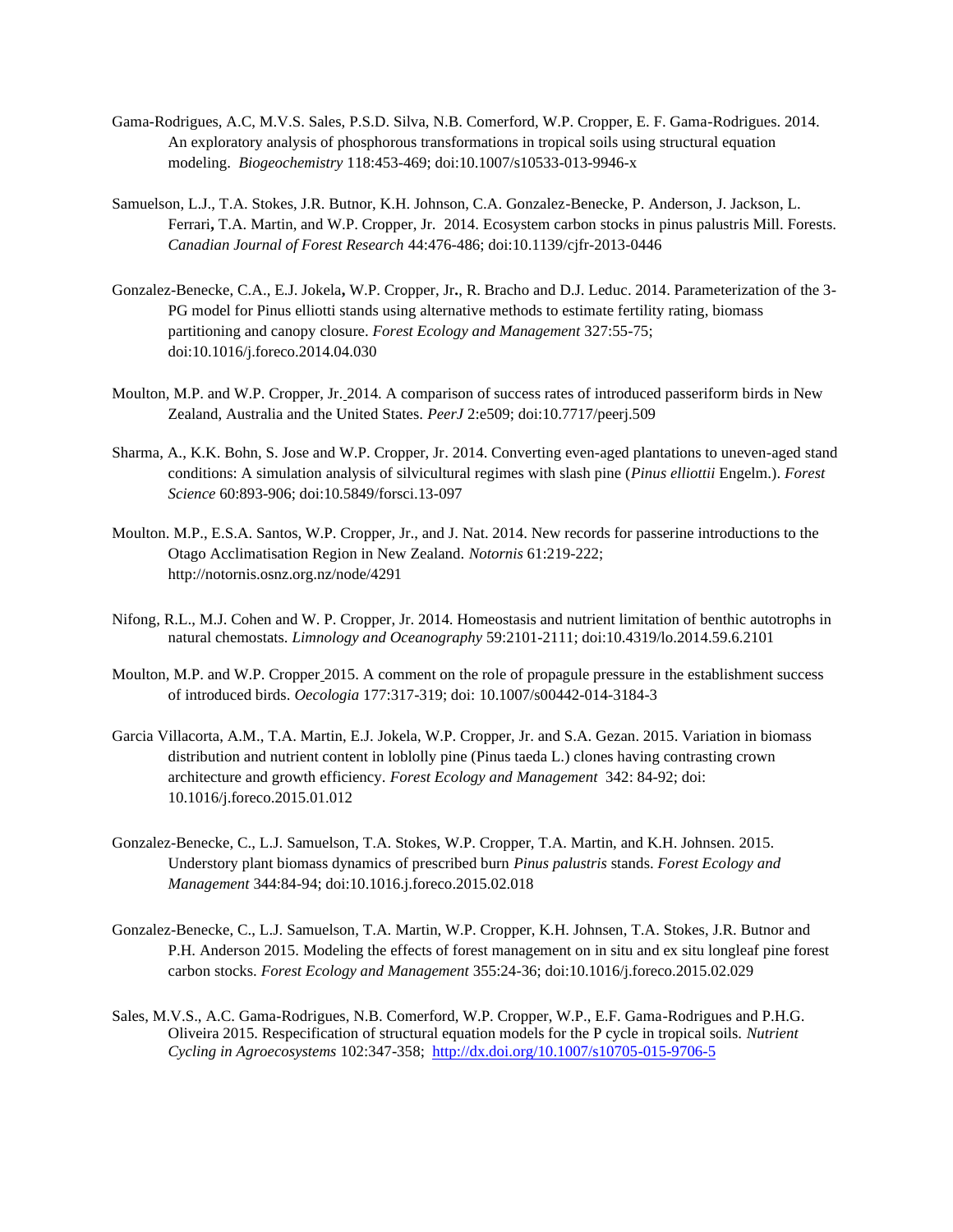- Moulton, M.P, W.P. Cropper, Jr. and A.J. Broz. 2015. Inconsistencies among secondary sources of Chukar Partridge (Alectoris chuckar) introductions to the United States. *PeerJ* 3:e1447; doi:10.7717/peerj.1447
- Fortini, L.B., W.P. Cropper, Jr. and D.J. Zarin. 2015. Modeling the complex impacts of timber harvests to find optimal management regimes for Amazon tidal floodplain forests. *PLoS ONE* 10(8): e0136740. doi:10.1371/journal.pone.0136740.
- S. Delphin, F.J. Escobedo, A. Abd-Elrahman, W.P. Cropper. 2016. Urbanization as a land use change driver of forest ecosystem Services. *Land Use Policy* 54:188-199. doi: 10:1016/j.landusepol.2016.02.006
- Moulton, M.P. and W.P. Cropper, Jr. 2016. Propagule size and patterns of success in early introductions of Chukar Partridges (Alectoris chuckar) to Nevada. *Evolutionary Ecology Research* 17:713-720 http://evolutionaryecology.com/abstracts/v17/3025.html
- Wightman M., T. A. Martin , C. Gonzalez-Benecke, E. Jokela , W. P. Cropper Jr. , E. Ward. 2016. Response of Loblolly Pine to Throughfall Reduction and Fertilizer Application. *Forests* 2016, 7(10), 214*;* doi:10.3390/f7100214
- Samuelson, L., T. Stokes, J. Butnor, K. Johnsen, C. González, T. Martin, W. Cropper, Jr., P. Anderson, M. Ramirez, J. Lewis. 2017. Ecosystem carbon density and allocation across a chronosequence of longleaf pine forests. *Ecological Applications* 27:244-259 doi:10.1002/eap.1439
- Valadares, S.V., W.P. Cropper, Jr., J.C.L. Neves, H.G. Leite, N.F. de Barros and S. Gerber. 2017. Pedotransfer functions to estimate parameters for soil P models. *Soil Science Society of America Journal* 81:210-213 doi:10.2136/sssaj2016..06.0162n
- Wright, W.C., B.E. Wilkinson and W.P. Cropper, Jr. 2017.Estimating GPS signal loss in a natural deciduous forest using sky photography. *Papers in Applied Geography* 3:119-128 http://dx.doi.org/10.1080/23754931.2016.1264990
- Freeman, J., L. Kobziar, E. White, and W. Cropper. 2017. A critical evaluation of the historical fire regime concept in conservation. *Conservation Biology* 31:976-985; doi:10.1111/cobi.12942
- Ruslandi, W.P. Cropper, Jr. and F.E. Putz 2017. Effects of silviculture intensification on timber yields, carbon dynamics, and tree species composition in a dipterocarp forest in Kalimantan, Indonesia: An individualtree-based model simulation. *Forest Ecology and Management* 390:104-118; <http://dx.doi.org/10.1016/j.foreco.2017.01.019>
- Wright, W., B.Wilkinsen and W. Cropper. 2017. Estimating Signal Loss in Pine Forests Using Hemispherical Sky Oriented Photos *Ecological Informatics* 38:82-88; doi:10.1016/j.ecoinf.2017.02.002
- Ruslandi, W.P. Cropper, Jr. and F.E. Putz 2017. Tree diameter increments following silvicultural treatments in a Dipterocarp forest in Kalimantan, Indonesia. A mixed-effects modelling approach. *Forest Ecology and Management* 396:195-206;<http://dx.doi.org/10.1016/j.foreco.2017.04.025>
- Ahmed, M.A.A., A. Abd-Elrahman, F. Escobedo, W. Cropper, T.A. Martin and N. Timilsina. 2017. Spatiallyexplicit Modeling of Forest Biomass and Water yield Interactions in Watersheds of the Southeastern United States. *Journal of Environmental Management* 199:158-171; <http://dx.doi.org/10.1016/j.jenvman.2017.05.013>
- Moreno, P.C., S. Palmas, F.J. Escobedo, W.P. Cropper and S.A. Gezan 2017. Individual-tree diameter growth models for mixed Nothofagus second growth forests in southern Chile. *Forests 8*(12), 506; doi:10.3390/f8120506